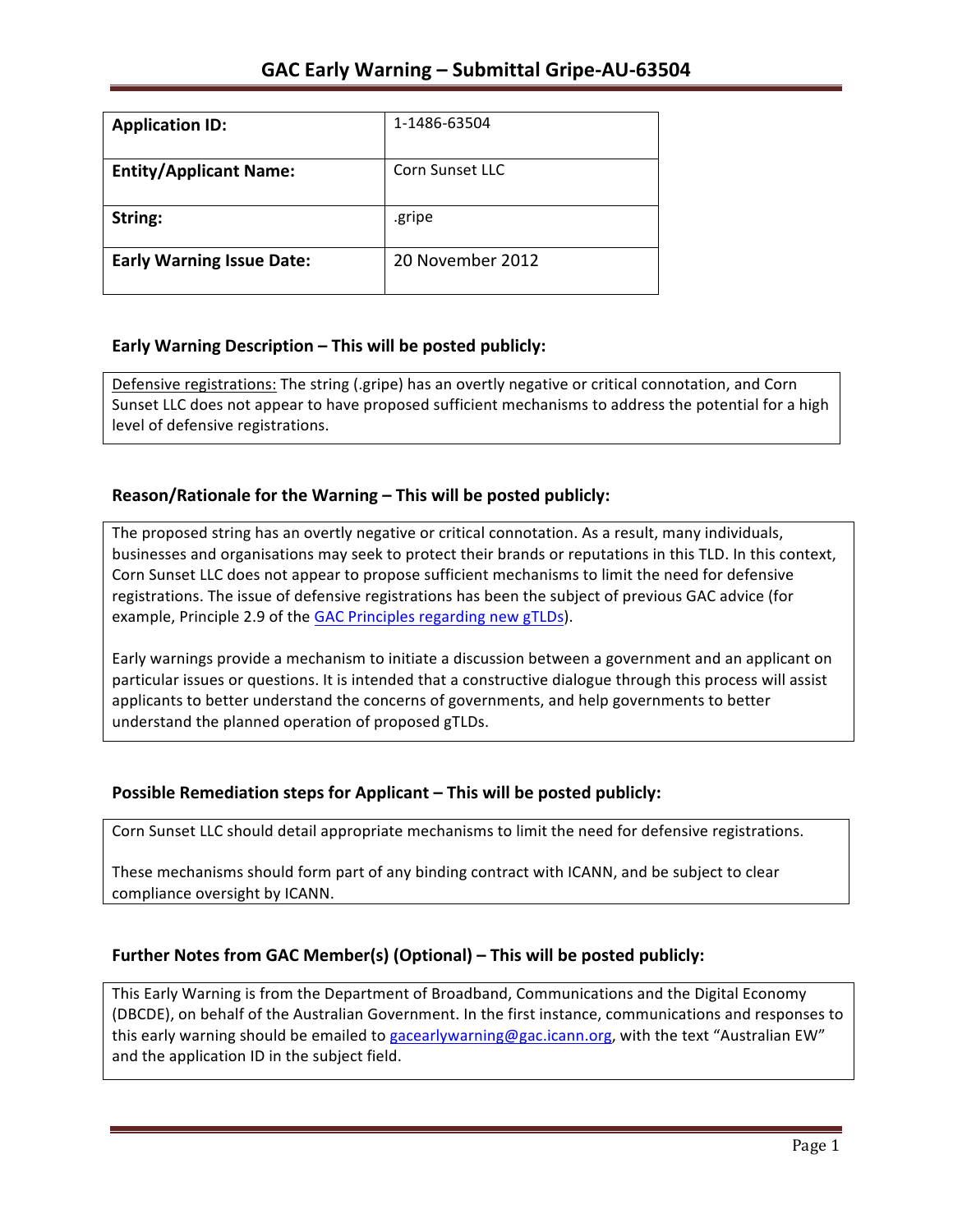# **INFORMATION FOR APPLICANTS**

## **About GAC Early Warning**

The GAC Early Warning is a notice only. It is not a formal objection, nor does it directly lead to a process that can result in rejection of the application. However, a GAC Early Warning should be taken seriously as it raises the likelihood that the application could be the subject of GAC Advice on New gTLDs or of a formal objection at a later stage in the process. Refer to section 1.1.2.4 of the Applicant Guidebook (http://newgtlds.icann.org/en/applicants/agb) for more information on GAC Early Warning.

# **Instructions if you receive the Early Warning**

**ICANN** strongly encourages you work with relevant parties as soon as possible to address the concerns **voiced in the GAC Early Warning.** 

#### **Asking questions about your GAC Early Warning**

If you have questions or need clarification about your GAC Early Warning, please contact gacearlywarning@gac.icann.org. As highlighted above, ICANN strongly encourages you to contact gacearlywarning@gac.icann.org as soon as practicable regarding the issues identified in the Early Warning. 

#### **Continuing with your application**

If you choose to continue with the application, then the "Applicant's Response" section below should be completed. In this section, you should notify the GAC of intended actions, including the expected completion date. This completed form should then be sent to gacearlywarning@gac.icann.org. If your remediation steps involve submitting requests for changes to your application, see the change request process at http://newgtlds.icann.org/en/applicants/customer-service/change-requests.

In the absence of a response, ICANN will continue to process the application as submitted.

#### **Withdrawing your application**

If you choose to withdraw your application within the 21-day window to be eligible for a refund of 80% of the evaluation fee (USD 148,000), please follow the withdrawal process published at http://newgtlds.icann.org/en/applicants/customer-service/withdrawal-refund. Note that an application can still be withdrawn after the 21-day time period; however, the available refund amount is reduced. See section 1.5 of the Applicant Guidebook.

**For questions please contact: gacearlywarning@gac.icann.org**